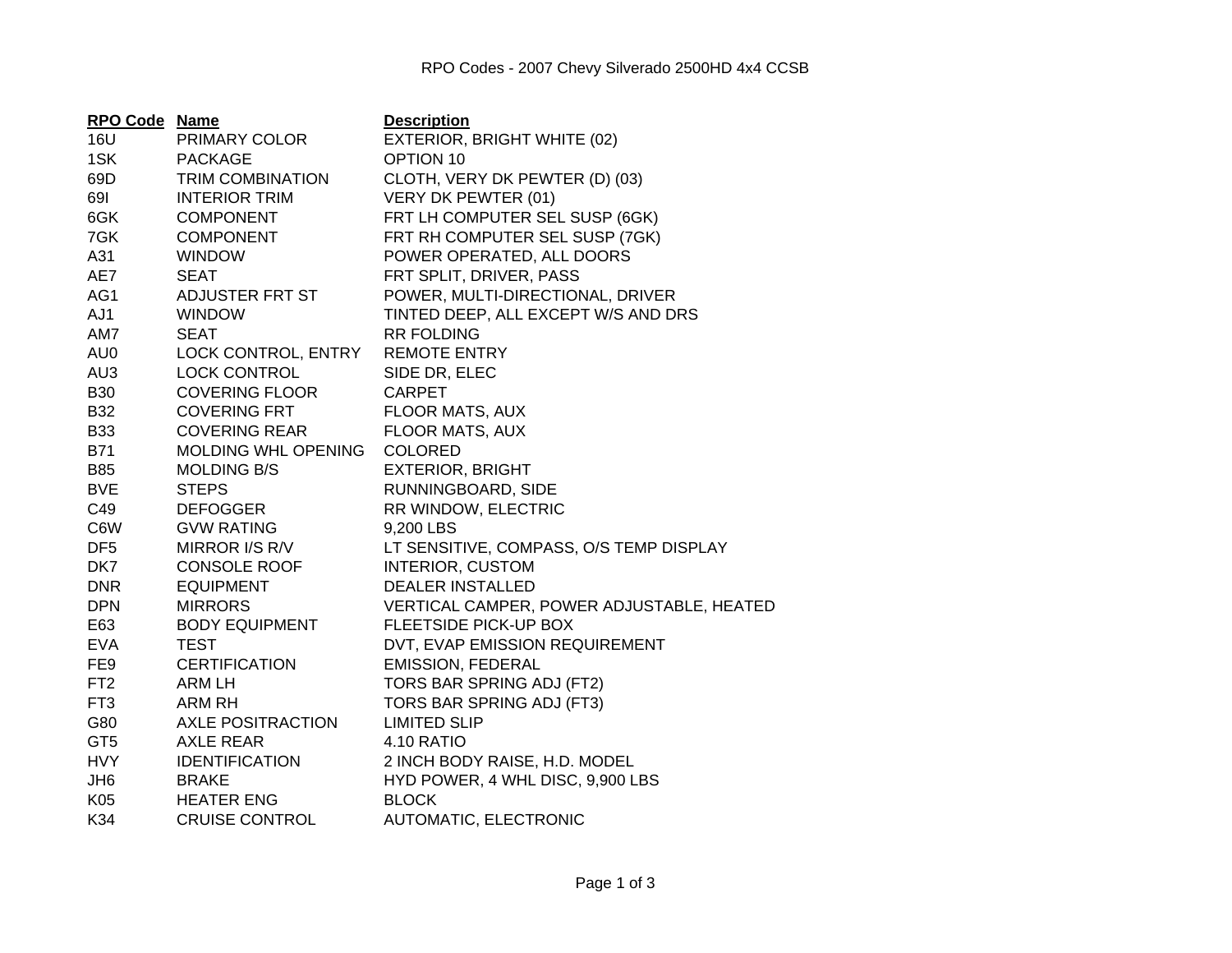| <b>RPO Code Name</b> |                            | <b>Description</b>                                              |
|----------------------|----------------------------|-----------------------------------------------------------------|
| K47                  | AIR CLEANER                | <b>HIGH CAPACITY</b>                                            |
| K68                  | <b>GENERATOR</b>           | <b>105 AMP</b>                                                  |
| KC4                  | <b>COOLING SYSTEM</b>      | <b>ENG OIL</b>                                                  |
| <b>KNP</b>           | <b>COOLING SYSTEM</b>      | TRANS, HD                                                       |
| <b>KUP</b>           | THROTTLE CONTROL           | <b>ELECTRONIC</b>                                               |
| LQ4                  | <b>ENGINE</b>              | GAS, 8 CYL, 6.0L, MFI, IRON, GM                                 |
| MT <sub>1</sub>      | <b>TRANSMISSION</b>        | AUTO 4 SPD, HMD, 4L80-E                                         |
| NA4                  | <b>EMISSION SYSTEM GVW</b> | <b>ABOVE 8,500 LB</b>                                           |
| NP <sub>1</sub>      | <b>TRANSFER CASE</b>       | ELECTRIC SHIFT CONT, TWO SPEED                                  |
| NP <sub>5</sub>      | <b>STEERING WHEEL</b>      | LEATHER WRAPPED                                                 |
| NT <sub>9</sub>      | <b>EMISSION SYSTEM</b>     | FEDERAL, TIER 2 PHASE-OUT                                       |
| <b>NZZ</b>           | <b>SALES PACKAGE</b>       | SKID PLATE, "OFF ROAD" SPOT                                     |
| PY <sub>0</sub>      | <b>WHEEL</b>               | 16 X 6.5, ALUMINUM                                              |
| Q <sub>1</sub> Z     | <b>BUILDOUT</b>            | ORDER PROCESSING                                                |
| R7K                  | <b>CONTROL</b>             | SALES ITEM NO. 36                                               |
| R9Z                  | <b>CONTROL</b>             | SALES ITEM NO.100                                               |
| <b>SAF</b>           | <b>LOCK</b>                | SPARE TIRE, HOIST SHAFT                                         |
| <b>SLM</b>           | <b>SALES PROCESSING</b>    | <b>STOCK ORDERS</b>                                             |
| T96                  | LAMP                       | FOG, FRT                                                        |
| TR <sub>3</sub>      | <b>GRILLE</b>              | RADIATOR, BODY COLOR, W/CHROME EMBLEM                           |
| U19                  | <b>SPEEDOMETER</b>         | INST, KILO & MILES, KILO ODOMETER                               |
| UB <sub>0</sub>      | <b>RADIO</b>               | AM/FM STEREO, SEEK/SCAN. CD, AUTO TONE, DATA SYSTEM, CLOCK, ETR |
| UK3                  | <b>CONTROL</b>             | STEERING WHEEL, ACCESSORY                                       |
| UQ3                  | <b>SPEAKER SYSTEM</b>      | PERFORMANCE ENHANCED AUDIO                                      |
| UY <sub>2</sub>      | <b>WIRING PROVISIONS</b>   | <b>CAMPER &amp; 5TH WHEEL TRAILER</b>                           |
| V73                  | <b>VEHICLE STATEMENT</b>   | USA/CANADA                                                      |
| VB <sub>3</sub>      | <b>BUMPER RR</b>           | STEP, CHROME, IMPACT STRIP                                      |
| VG <sub>3</sub>      | <b>BUMPER FRT</b>          | <b>IMPACT STRIP</b>                                             |
| VR4                  | <b>TRAILER HITCH</b>       | <b>WEIGHT DISTRIBUTING PLATFORM</b>                             |
| <b>VXS</b>           | <b>VEHICLE</b>             | <b>COMPLETE</b>                                                 |
| X88                  | <b>MARKET BRAND</b>        | <b>CHEVROLET</b>                                                |
| <b>XHH</b>           | <b>TIRE FRONT</b>          | LT245/75R16/E BW R/PE ST TL ALS 120Q                            |
| YD <sub>3</sub>      | AXLE                       | (BASE EQUIP) FOR SCHEDULING GVW PLATE                           |
| YD <sub>5</sub>      | SPRING FRONT               | <b>BASE EQUIPMENT</b>                                           |
| YD <sub>6</sub>      | <b>SPRING RR</b>           | <b>BASE EQUIPMENT</b>                                           |
| YE9                  | <b>CONVENIENCE PKG</b>     | COMFORT & DECOR LEVEL #3                                        |